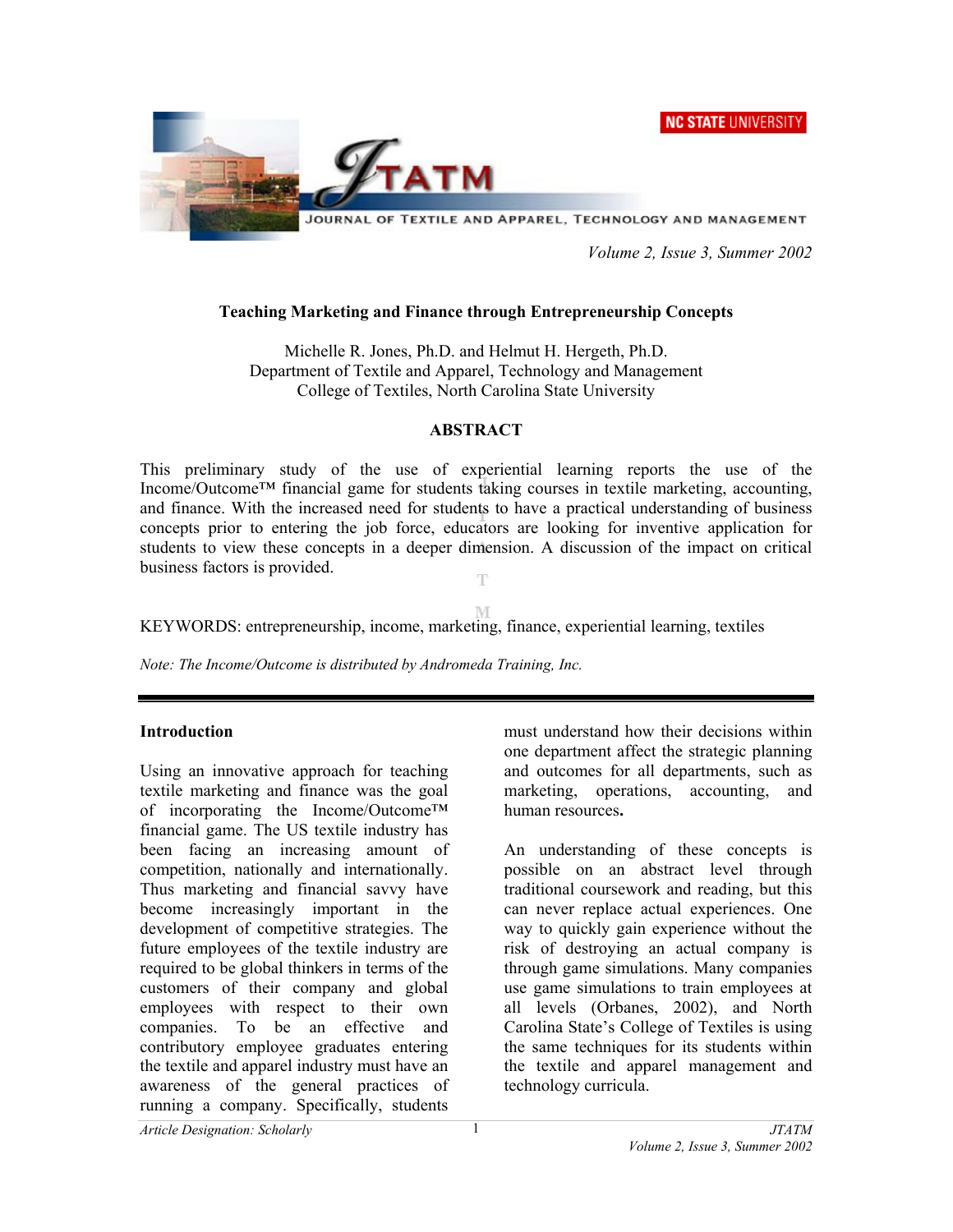## **The Game**

The Game of Income/Outcome ™ is a board game where teams of three to five people each run a start-up company. The game board consists of a variety of chips in different colors, representing cash, depreciation, assets, equity, and loans. Within their teams players discuss strategies and typically assume certain roles within

their company. The marketer may try to win as many bids as possible, which may be incongruent with the objectives identified in production. The pros and cons of capacity expansions, labor cost reductions, inventory policies, and marketing strategies are readily discussed. Meanwhile the players have to continuously be mindful of their cash flow and their profit objectives.



Figure 1. Example of Game Board Activity: Chips:  $Red = debt$ . Silver  $= Cash$ . Black  $= Equity$ . Bronze = Equipment Value, Blue or Green = Raw Material, Blue or Green with Silver = Finished Product (labor paid in cash plus raw material).

The course of the game is completely determined by the decisions and actions of the different teams; nothing is due to chance – there are no dice and random number generators at work. During the game the teams compete against one another for orders at the "marketplace", and here the

key is "The Market Shows No Mercy". As such, the market, due to sudden lack of demand, can withdraw bids, and orders may be filled more cheaply by imports. The spontaneity of the game keeps the students on their toes and strategizing on how to win orders in subsequent rounds. With each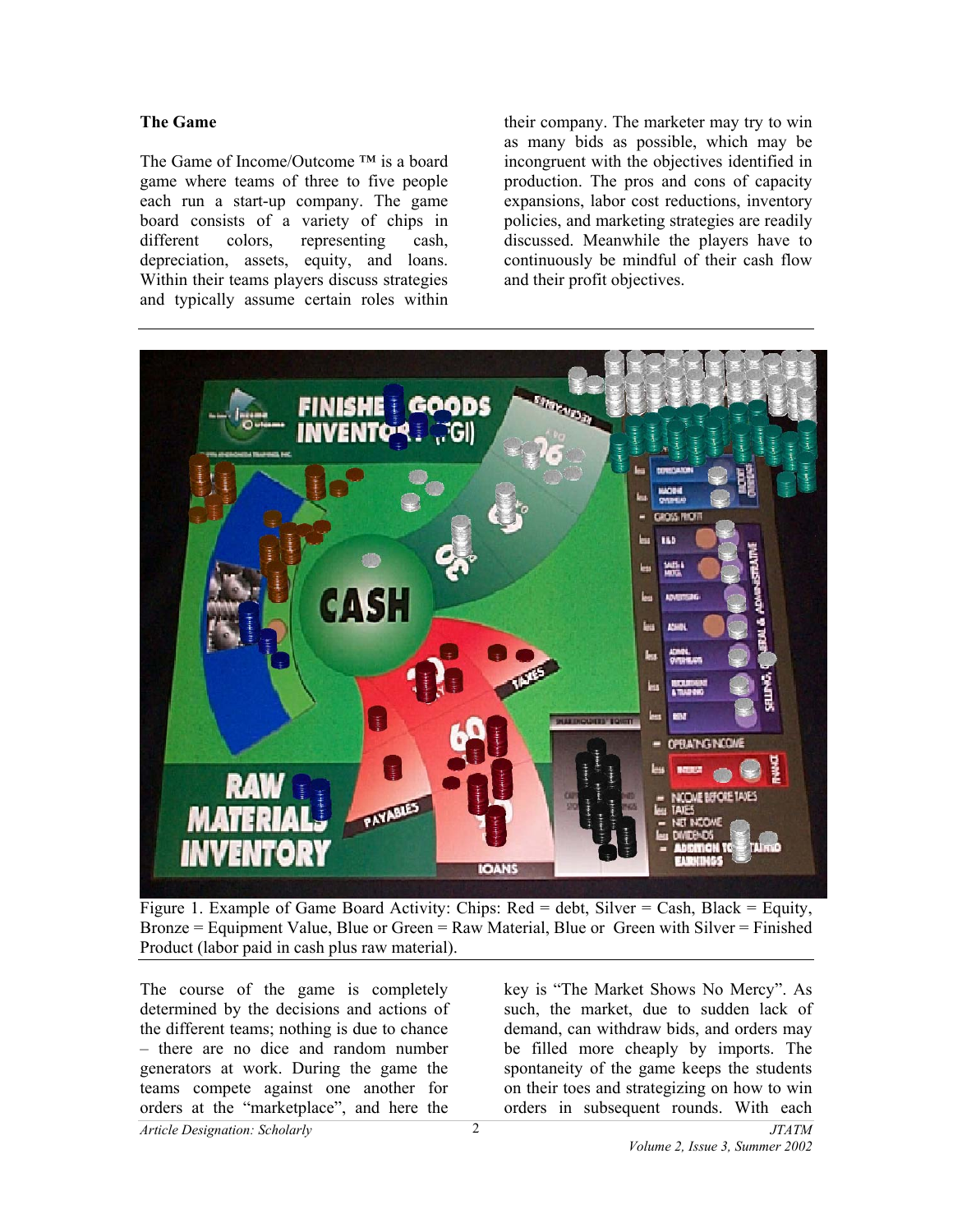round, and improvement can be purchased: A reduction in per unit labor cost due to an increase in productivity, customizing machines that allow the owner to bid on extra orders, a reduction in per unit raw material costs, quality improvements, and an increase in capacity. And in every game round each team experiences the financial consequences of their decisions.

# **Learning by Experiencing**

Over the course of one and a half days and several game rounds the students learn to make decisions for various aspects of the business. The biggest gain is that they actually experience the impact these decisions have on other areas of the business. Rather than reading or hearing about pricing decisions and developing market strategies, they truly make these decisions and have to live with the consequences in profit and cash flow. Rather than calculating abstract production planning algorithms, they decide on production capacities and their efficiencies, and then get to manage and live with these decisions in a competitive market.

In following the eight steps of new product development (Kotler, 2000), idea generation, idea screening, product concept testing, business analysis, test marketing, and commercialization, the game addresses the business analysis stage. Here students draw on their experience in playing the game to establish product pricing to meet the objectives of the company. Specifically they learn how to price products based on anticipated competition while balancing pricing requirements to meet internal cash flow needs (e.g., pay labor and liabilities, buy raw materials, and submit advertising proposals). Students also have a chance to witness how the pursuit of a differentiation strategy (e.g., niche or product innovation) plays out relative to companies who have chosen a low cost strategy.

Maximizing shareholders' wealth has become the determinant of value creation within a company (Brigham and Houston, 2002). Students see first hand the difference between accounting profit and cash flow and how the management of these two financial components is highly interrelated. Students learn quickly that an accounting profit does not necessarily translate into cash availability to pay routine monthly expenses. In addition students learn about converting assets from one type into another (e.g., cash to raw materials) and maintaining the value of a company as opposed to using cash for operating expenses.

Of course it is useful for participants in any industry to be aware of the basic financial rules and market concepts of a company. For the textile and apparel industries this business knowledge is particularly critical because of the intensely competitive environment. As the integrated textile pipeline consists of an unusually complex number of stages before reaching the ultimate customer, it is easy to lose sight of basic principles.

The College of Textiles by its very nature has to be very applied in its research and teachings. The textile and apparel management and textile technology curricula combine concepts of technology and management to prepare students for careers in all levels inside and outside the integrated textile complex. For these students it is essential to have a clear grasp on the impact that their decisions have in the areas of finance, marketing, and production.

# **Impact on Learning**

On a trial basis, the Game of Income/Outcome™ was introduced to students starting in the summer of 2001 in two different courses, one being in their Junior year in a Softgoods Marketing class, and the other being a Strategic Management and Decision Making class in their Senior year. Parallel the game was also introduced to a few high school seniors with interest in business management and textile management to assess a wide range of

 $\mathcal{A}$ 

T

A qv.

M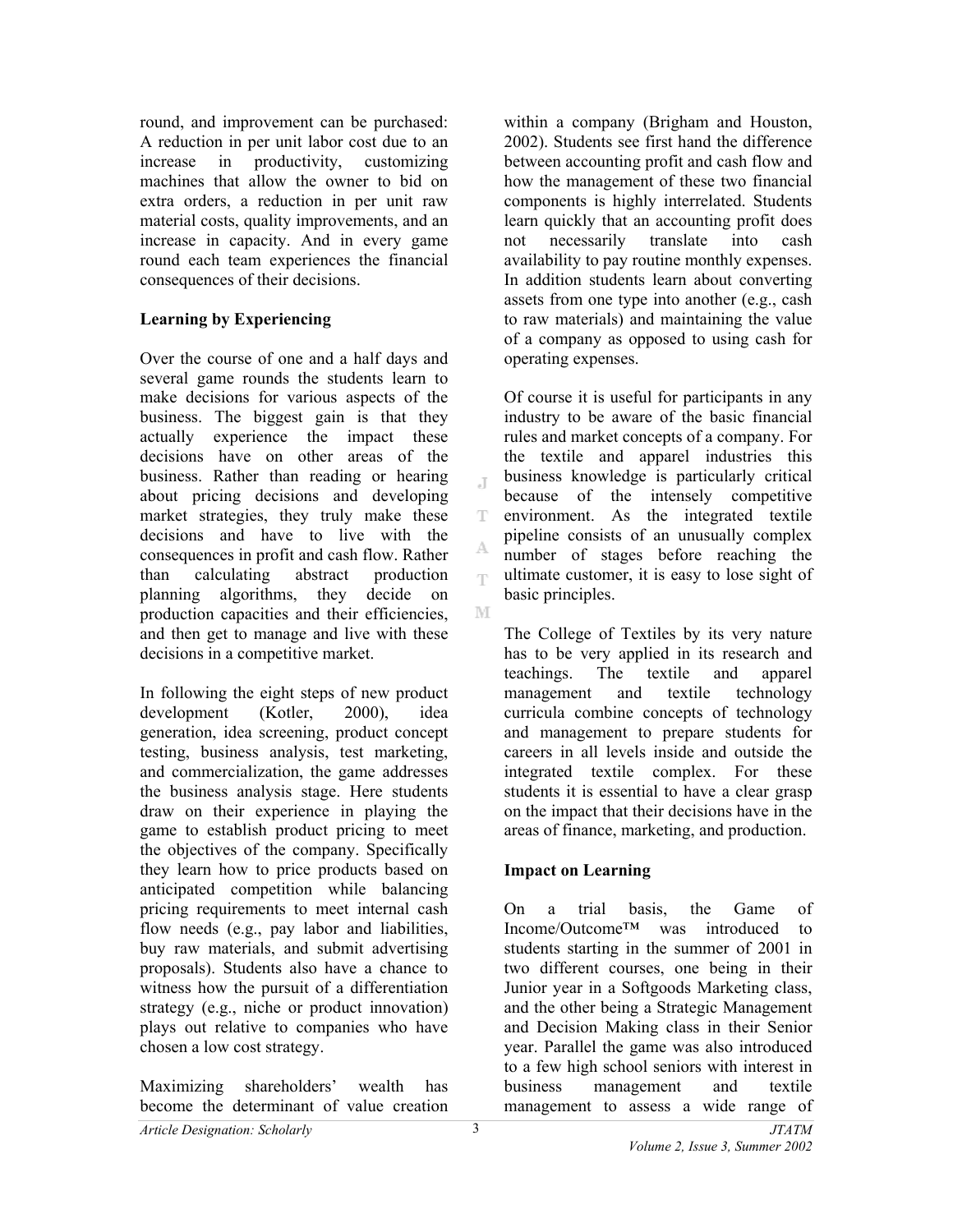students within a relatively short period of time.

Since every game round allows for tiebacks where new concepts can be introduced and links to industry or to class can be demonstrated it was quite easy to find evidence of where the game was of value to the students.

One of the most critical outcomes is the fact the students see and understand the connections of different aspects of a business. This "bigger picture" is easily lost in traditional classroom experiences, just as it is often lost in the daily work routine within specific business functions in industry. Using this model scale of a business directs the focus to the whole business, not only individual aspects. Additionally many individual aspects of finance, marketing, and management become well understood because the theoretical concepts can be visualized on the gameboard. Students responded that they could see connections and that for the first time they had been able to use and see in practice the theories they had been taught during lectures.

It is also evident by the reaction of students during the game as well as their comments some time later that experiences during the business simulation have a much stronger effect on the participants than a description in a case study or the evaluation of a business situation through calculations on a computer. The emotional involvement makes these game experiences much stronger and thus has a longer lasting effect. Like pilots who train in a flight simulator to gain experiences that can avoid crashes, College of Textile students gain experiences that may help avoid the crashing of a company.

# **Impact on Curricula**

At this time it is planned to move the simulation experience from the Junior and Senior level courses into a course for the

second year students. This puts the game experience in the curriculum before classes in accounting and textile management. It is hoped that this will improve the level of understanding and the degree of involvement in the subsequent classes. An evaluation of the impact on these classes will be easily possible.

In addition to using the Game of Income/Outcome™ in a classroom, the gameboard is being tried as an analytical tool to aid in the financial analysis of real companies. Its strength lies in the ability to visualize financial streams and concepts and to display the balance (or imbalance) of the financial framework of a company.

#### **Outlook**   $\mathbb{T}$

T The textile and apparel industries are rapidly changing, technologically, economically, A socially, and regionally. To be prepared for this changing business environment students egs. have to be familiar with the technologies, M business concepts, and financial aspects of the business, using business simulation games is a particularly efficient way to convey such concepts to textile students. Just like its industries the College of Textiles is ever changing and improving its products.

# **References**

Eugene F. Brigham and Joel F. Houston, 2002. *Fundamentals of Financial Management*, *Concise Third Edition*, South-Western, Mason, OH.

Phil Orbanes, 2002, March. Everything I Know About Business I Learned from MONOPOLY, *Harvard Business Review*, pp. 51 – 57.

Philip Kotler and Gary Armstrong, 2001. *Principles of Marketing, Ninth Edition*, Prentice Hall, Upper Saddle River, NJ.